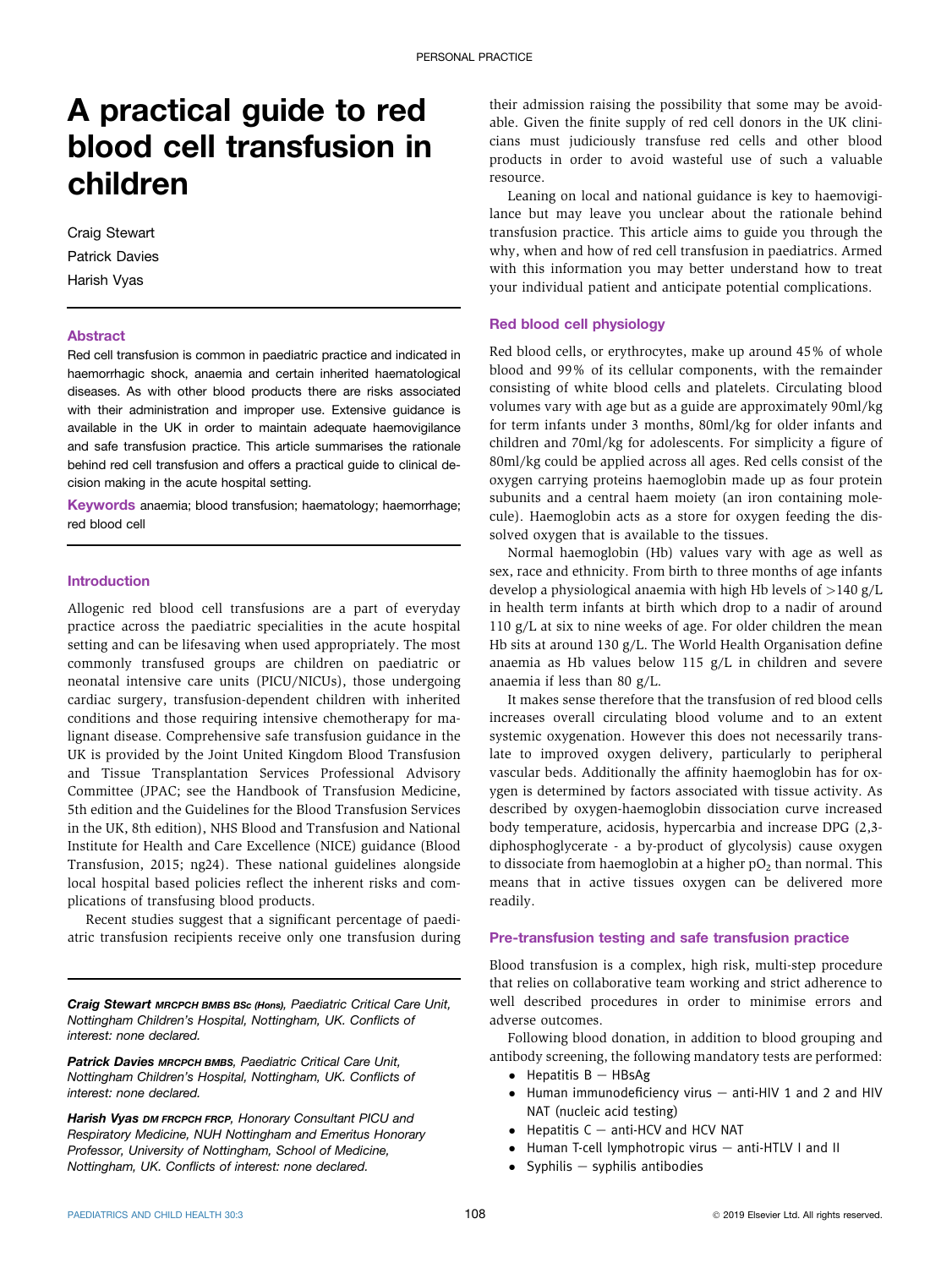Additional tests, performed in special circumstances, include:

- Malarial antibodies
- **West Nile Virus antibodies**
- Trypanosoma cruzi antibodies

Once blood is processed and tested it can be refrigerated and stored for up to 42 days.

# Label samples carefully and get them checked before sending to the laboratory

At the point of requesting red cells for transfusion strict sample labelling policies are in place in order to minimise the risk of administering the wrong blood into patients. Blood transfusion services have a 'zero tolerance' policy with incorrectly labelled samples so ensure that requests are second checked to mitigate this risk. Other than in the emergency setting, where O D-negative blood is used, red cell transfusions should be fully crossmatched and only compatible products given.

# Gain consent and document

Prior to administering red cells clinicians should obtain 'valid consent' which must be documented in the clinical records. Signed consent is not typically mandatory but may be a local requirement. Information leaflets for parents and children are available from the UK Transfusion Service. Where emergency treatment is necessary seeking consent must not delay or prevent transfusion and information must be given to the family retrospectively. Although rare in paediatric practice it is important to be aware of management strategies in the case of parents or their child refusing transfusion of blood components and products for religious or cultural reasons. For example Jehovah's Witnesses will not accept transfusions of whole blood or its major derivatives. Such a family may wish to involve the hospital liaison committee to give support in these circumstances. These can be very challenging clinical encounters and so local advice should be sought. Crucially one must respect the family's wishes and work with them to find an agreeable solution. In the emergency situation the legal position is that in the unconscious patient whose wishes regarding blood transfusions may be unknown, the doctor caring for the patient is expected to act on the basis of what is known of the patient's wishes, what is clinically necessary, and what is in the best interests of the patient.

# Most transfusion incidents are avoidable

The UK Serious Hazards of Transfusion (SHOT) data revealed that the majority of transfusion incidents are preventable and nearly always caused by human error. JPAC recommend following the 'transfusion ten commandments' in order to ensure safe transfusion practice.

In essence they start by asking 'is blood transfusion necessary in this patient?' followed by ensuring that the 'right blood' is given to the 'right patient' at the 'right time' in the 'right place' (see JPAC, Handbook of Transfusion Medicine, 5th edition for full details).

### When 'special requirements' are indicated

When requesting red cells one must consider if 'special requirements' are indicated for their patient. These include CMV negative and irradiated products.

# CMV-negative blood

Cytomegalovirus (CMV) is a common herpes virus that causes asymptomatic infection or mild feverish illness in healthy immunocompetent children. The virus persists in blood monocytes in up to 60% of adults, including blood donors, who are lifelong carriers of the virus, meaning that CMV positivity in transfused blood is very common. CMV infection can cause severe, occasionally fatal infection in neonates and immunocompromised children and so 'CMV negative' blood is only recommended for the following patient groups:

- Intrauterine transfusion
- Neonates up to 28 days post expected date of delivery
- Allogenic haematopoietic stem cell transplant recipients
- During pregnancy (to protect the fetus)

NB. Organ transplant patients do not require CMV negative blood.

# Irradiated blood

Following variant Creutzfeldt-Jakob disease (vCJD) riskreduction measures introduced in 1999 donor blood has universally undergone leucodepletion. This process involves filtering the blood to remove white cells. Despite this certain patient groups require irradiated blood products in order to prevent donor white blood cells replicating and mounting and immune response manifested as transfusion-associated graftversus host disease (TA-GvHD). Irradiated blood products are treated with either gamma or x-rays. Indications for irradiated blood include:

- Haemato-oncology patients depending upon the disease and type of immunosuppressive drugs and biologicals - examples include:
	- Acute leukaemia if receiving donations from first or second degree relatives
	- Hodgkin's lymphoma
	- 7 days before stem cell harvest
	- Those treated with purine analogues and certain monoclonal antibody therapy

We recommend that you consult with local policies as they may vary from the above.

## When to transfuse: transfusion thresholds

In the acute hospital setting decision making around when to transfuse can be difficult particularly given the known associated risks and complications. Broadly speaking red cell transfusion triggers fall into two groups - haemorrhage shock and anaemia.

### Haemorrhagic shock

WHO define clinically significant bleeding according to adult grades which have been pragmatically modified for paediatric practice. There is little direct evidence to guide practice in children. Massive blood loss is defined as either 80ml/kg (i.e. entire circulating volume) in 24 hours or 40ml/kg in 3 hours. Practically speaking however accurate measurement of blood loss is very difficult and so evidence or suspicion of serious haemorrhage with accompanied haemodynamic changes expected with hypovolaemia are the usual triggers. Blood loss may be obvious as in trauma but may also be occult, caused by surgery or other procedures.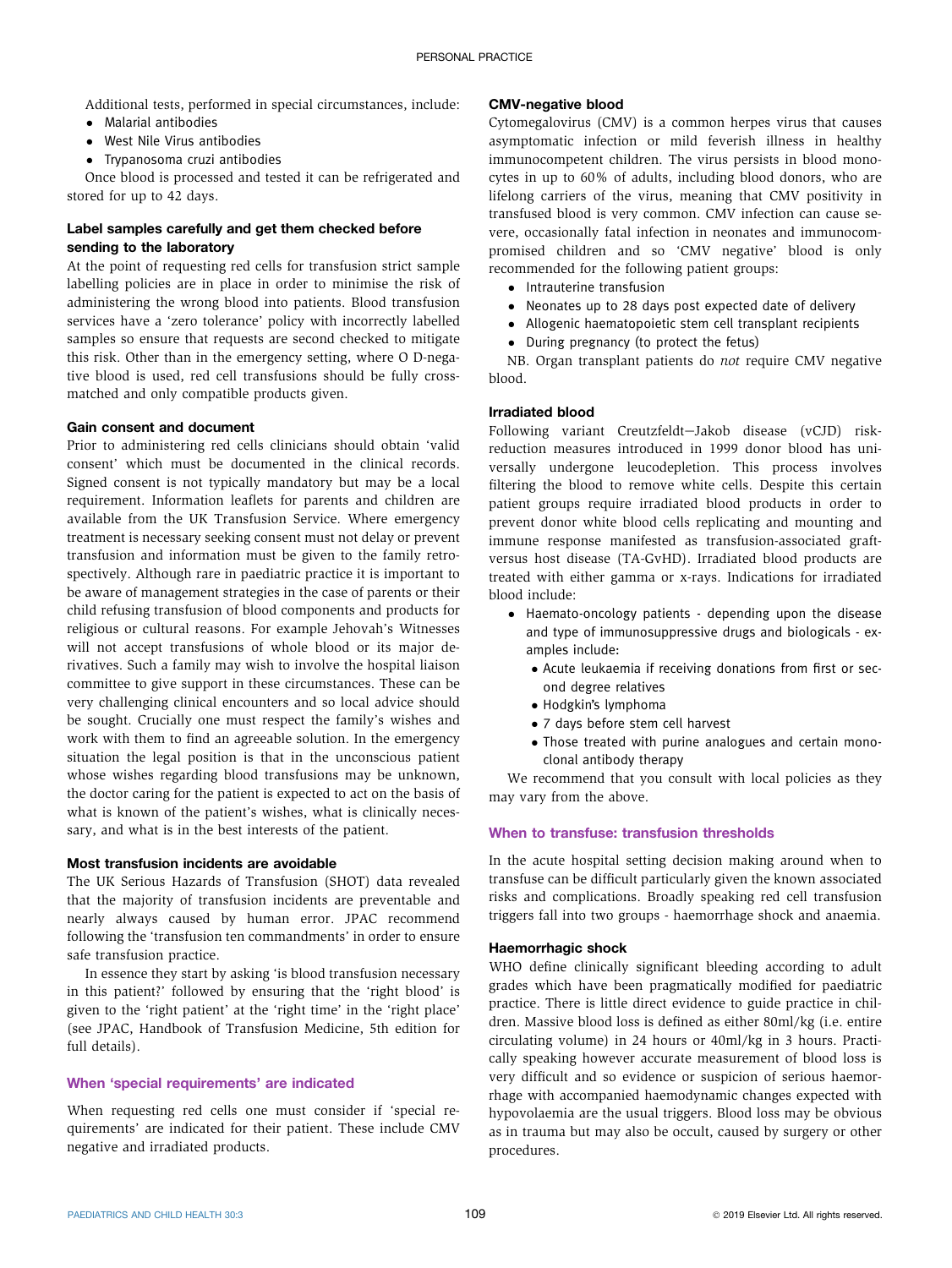<span id="page-2-0"></span>

| <b>Non-infectious transfusion reactions</b>                              |                                                                                                                                                                                                                                                                                         |                                                                                                  |                                                                                               |                                                                                                                                               |  |
|--------------------------------------------------------------------------|-----------------------------------------------------------------------------------------------------------------------------------------------------------------------------------------------------------------------------------------------------------------------------------------|--------------------------------------------------------------------------------------------------|-----------------------------------------------------------------------------------------------|-----------------------------------------------------------------------------------------------------------------------------------------------|--|
|                                                                          | Description and mechanism Onset                                                                                                                                                                                                                                                         |                                                                                                  | <b>Severity</b>                                                                               | <b>Treatment</b>                                                                                                                              |  |
| Acute haemolytic transfusion From ABO incompatibility<br>reaction (AHTR) | leading to rapid onset<br>haemolysis, release of<br>inflammatory cytokines,<br>circulatory shock, acute<br>renal failure and<br>coagulopathy                                                                                                                                            | Sudden                                                                                           | Life threatening                                                                              | Aggressive fluid replacement<br>and diuresis                                                                                                  |  |
| <b>Delayed AHTR</b>                                                      | Haemolysis of transfused<br>cells in patient already<br>'alloimmunised' to a red cell need to confirm diagnosis<br>antigen by blood transfusion with laboratory<br>or pregnancy; most common investigations<br>are Kidd and Rh antigen                                                  | More than 24 hours after<br>transfusion - up to 14 days; concentration, jaundice and             | Moderate - falling Hb<br>fever to Haemoglobinuria<br>and acute renal failure                  | Supportive                                                                                                                                    |  |
| Febrile non-HTR                                                          | More common with platelets Within 2 hours - must be a Mild<br>- release of cytokines from diagnosis of exclusion<br>leucocytes, fever $\pm$ rigors,<br>myalgia and nausea in<br>absence of other symptoms                                                                               |                                                                                                  |                                                                                               | Slowing or temporarily<br>stopping infusion,<br>antipyretics - if symptoms<br>worsen stop and consider<br>haemolytic or bacterial<br>reaction |  |
| Allergic reactions                                                       | More common with platelets Sudden, may occur in IgA-<br>and FFP (as plasma rich),<br>range from mild urticaria to<br>life threatening anaphylaxis.<br>Following British Society for<br>Haematology guideline<br>investigations                                                          | deficient individuals                                                                            | Can be mild to life<br>threatening angio-oedema<br>or anaphylaxis                             | Antihistamines if mild, if<br>severe stop infusion,<br>resuscitation measures as<br>per APLS guidance, early IM<br>Adrenaline                 |  |
| injury (TRALI)                                                           | Transfusion-associated lung 1:150,000 units transfused; Within 2-6 hours - fever,<br>Donor blood antibodies<br>react with patient's<br>neutrophils, monocytes and ray - bilateral nodular<br>pulmonary endothelium,<br>particularly if multiple<br>donors                               | rigors, breathlessness,<br>cough, hypotension, chest X-<br>shadowing                             | Life threatening                                                                              | Supportive oxygen therapy,<br>may include mechanical<br>ventilation                                                                           |  |
| Transfusion-associated<br>circulatory overload (TACO)                    | Acute or worsening<br>pulmonary oedema due to<br>volume excess                                                                                                                                                                                                                          | Within 6 hours, high risk in Life threatening<br>those with underlying<br>cardiovascular disease |                                                                                               | Supplementary oxygen and<br>diuretics $\pm$ mechanical<br>ventilation                                                                         |  |
| Hypotensive reactions                                                    | Isolated fall in systolic blood Within 1 hour<br>pressure of $>$ 30 mmHg, no<br>evidence of allergic reaction<br>or haemorrhage                                                                                                                                                         |                                                                                                  | Most transient, can progress Stop infusion, nurse patient<br>to shock or organ<br>dysfunction | flat with leg elevation                                                                                                                       |  |
| versus-host disease (Ta-<br>GvHD)                                        | Transfusion-associated graft- Rare; viable lymphocytes in 7-14 days (up to 30 days)<br>donated blood engraft in<br>patient and mount immune<br>response against recipients<br>cells of different HLA type,<br>typically patients with<br>immunodeficiency or<br>undergoing chemotherapy |                                                                                                  | Almost always fatal                                                                           | Preventative strategy -<br>standard leucodepletion as<br>well as irradiating red cells                                                        |  |

Table 1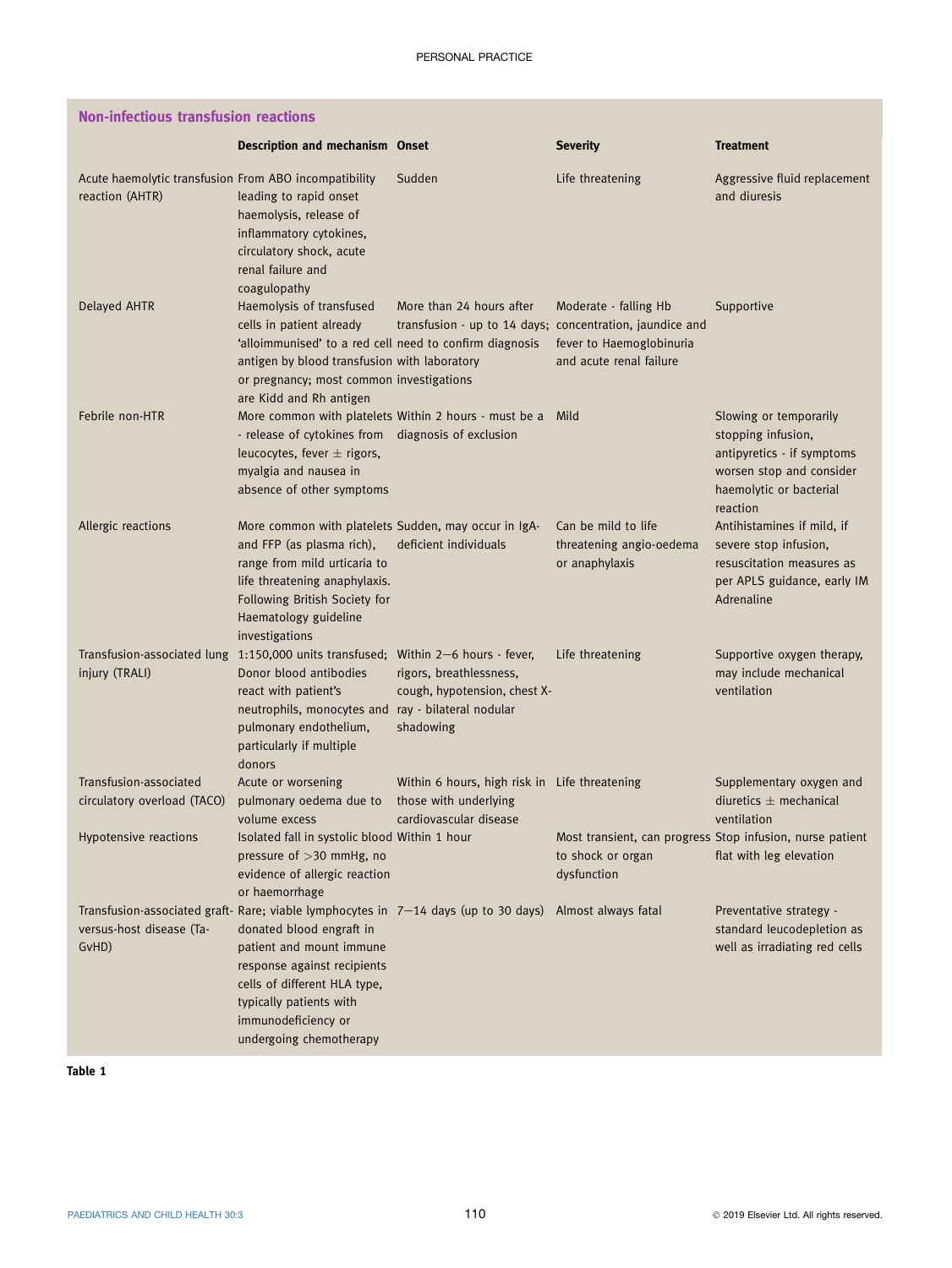# Transfusion-transmitted infections

| Bacteria-associated<br>sepsis         | Mild pyrexia to rapidly lethal septic shock;<br>rare, more common with platelets (as stored<br>at higher temperature); sudden onset; if highly<br>pathogenic bacteria then can be life<br>threatening acute severe reaction; treatment<br>includes broad-spectrum antibiotics,                                                                                                                                                                           |
|---------------------------------------|----------------------------------------------------------------------------------------------------------------------------------------------------------------------------------------------------------------------------------------------------------------------------------------------------------------------------------------------------------------------------------------------------------------------------------------------------------|
| Syphilis                              | haemodynamic support.<br>Donations all screened. No reported cases of<br>transmission since surveillance began in 1996.                                                                                                                                                                                                                                                                                                                                  |
| Hepatitis A, B, C & E                 | Hepatitis A and E are spread by the faeco-oral<br>route (usually contaminated food and water)<br>and transmission by blood transfusion is very<br>rare. Blood is not screened for either virus.<br>Hepatitis B and C are transmitted by infectious<br>blood and bodily fluids with the former<br>remaining the most common viral transfusion-<br>transmitted infection - with $<$ 1 in 1.2 million<br>donations for HBV and $<$ 1 in 28 million for HCV. |
|                                       | Cytomegalovirus (CMV) Common virus that causes asymptomatic<br>infection or mild glandular-fever like illness in<br>most healthy patients. 50-60% of UK adults in<br>the UK are lifelong carriers. Can cause severe,<br>sometime fatal, infection in fetuses, neonates<br>and immuncompromised patients (see - when<br>'special requirements' are indicated - above).                                                                                    |
| Human                                 | Transmission was common during the 1980's                                                                                                                                                                                                                                                                                                                                                                                                                |
| immunodeficiency<br>virus (HIV) 1 & 2 | epidemic but with modern donor selection and<br>HIV RNA screening it is now rare in the UK $\cdot$ $<$                                                                                                                                                                                                                                                                                                                                                   |
|                                       | 1 in 7 million donation.                                                                                                                                                                                                                                                                                                                                                                                                                                 |
| Human T-cell                          | HTLV I associated with 1-4% lifetime risk of                                                                                                                                                                                                                                                                                                                                                                                                             |
| lymphotropic                          | developing adult T-cell leukaemia/lymphoma;                                                                                                                                                                                                                                                                                                                                                                                                              |
| virus types I and II                  | clinical significance of HTLV II is unknown.<br>Both virtually eliminated by leucodepletion of<br>blood products in UK.                                                                                                                                                                                                                                                                                                                                  |
| Human                                 | Transmission is very rare. The virus is resistant                                                                                                                                                                                                                                                                                                                                                                                                        |
| parvovirus B19                        | to routine solvent detergent treatment.<br>Infection is typically asymptomatic without<br>any chronic carrier state.                                                                                                                                                                                                                                                                                                                                     |
| West Nile virus                       | Transmission is very rare as donors returning                                                                                                                                                                                                                                                                                                                                                                                                            |
|                                       | from effected areas are deferred from                                                                                                                                                                                                                                                                                                                                                                                                                    |
|                                       | donation for 28 days.                                                                                                                                                                                                                                                                                                                                                                                                                                    |
| Dengue/Zika/CHIKV                     | UK practice is to delay donation for a minimum<br>of 6 months for individuals returning from<br>tropical virus risk endemic areas.                                                                                                                                                                                                                                                                                                                       |
| Malaria                               | Very rare in UK despite increasing<br>international travel.                                                                                                                                                                                                                                                                                                                                                                                              |
| Chagas                                | Serious multi-system disease endemic in<br>Central and South America. No reported cases<br>of transmission in the UK.                                                                                                                                                                                                                                                                                                                                    |
| Variant                               | Four cases of transfusion-transmitted infection                                                                                                                                                                                                                                                                                                                                                                                                          |
| Creutzfeldt-Jakob                     | reported prior to the risk reduction measures                                                                                                                                                                                                                                                                                                                                                                                                            |
| disease (vCJD)                        | introduced in 1999. These included                                                                                                                                                                                                                                                                                                                                                                                                                       |
|                                       | leucodepletion of all blood components.                                                                                                                                                                                                                                                                                                                                                                                                                  |
|                                       | Currently there is no practical screening test                                                                                                                                                                                                                                                                                                                                                                                                           |
|                                       | for blood donors.                                                                                                                                                                                                                                                                                                                                                                                                                                        |

The clinical priorities are early recognition of significant bleeding and instigation of resuscitation and control of ongoing bleeding. In trauma this may be damage control resuscitation (e.g. applying tourniquets or pelvic splints) prior to definitive surgical repair or interventional radiology. With ongoing bleeding early activation of the local hospital massive haemorrhage protocol will result in rapid provision of O D-negative or group specific red cells. As per the Acute Paediatric Life Support guidelines initial red cell transfusions should be given as 5ml/kg aliquots of warmed packed red cells. All transfused blood products should be prescribed in ml/kg for children weighing less than 50kg.

Following red cell transfusion one should anticipate and treat coagulopathy and thrombocytopenia. A ratio of at least 1 Fresh Frozen Plasma (FFP):2 red cells: 1 platelets is recommended. In addition to blood products the RCPCH recommend that Tranexamic acid (TXA; 15mg/kg over 10 minutes followed by 2mg/ kg/hr) should be given as an antifibrinolytic agent until bleeding is controlled. This advice followed the publication of the CRASH-2 trial published in 2010 which demonstrated reduced mortality in adult trauma. Finally in order to optimise cardiac function, perfusion and oxygenation clinicians must aim to avoid acidosis, hypothermia, hypocalcaemia and hyperkalaemia.

#### Anaemia

Decision making is often based pragmatically on Hb levels which is a surrogate marker for clinical transfusion need. Anaemia may be caused by one of three broad mechanisms; reduced red cell production, increased red cell destruction or blood loss (as detailed above). Reduced production is typically as a result of inhibition or inefficient stimulation of haemotopoesis (by proinflammatory cytokines for example) and inadequate supply of vitamin B12 or iron. Increased destruction may be caused by haemolysis or reduced red cell life span (e.g. phagocytosis or splenic removal from the circulation).

Evidence over the last 20 years has consistently demonstrated that a more restrictive use of red cells is at least equivalent to or maybe even superior to maintaining high Hb levels using liberal administration of donor blood. The exception to this is in the context of extreme anaemia (Hb  $<$  50 g/L) where English et al. showed a significantly increased risk of mortality in malarial children in Kenya. The first of three landmark papers over the last two decades was the Transfusion Requirement in Critical Care (TRICC) trial published in 1999 which showed that using a transfusion threshold 70 g/L reduced the number of transfusions received by euvolaemic, non-haemorrhaging critical ill adults without worsening outcomes. Subsequently the TRIPICU (Transfusion strategies for patients in paediatric intensive care units) randomised trial by Lacroix et al., in 2007 similarly showed that a restrictive Hb transfusion trigger of 70 g/L was as safe as a liberal Hb trigger of 95 g/l and was associated with reduced blood use. Furthermore the development of multi-organ dysfunction syndrome was not significantly difference between the two groups. It remains unclear however if this can be extrapolated to unstable patients. They stated that a higher threshold should be considered if the child has symptomatic anaemia or impaired cardiorespiratory function.

The most recent comprehensive guidance was published in the British Journal of Haematology in 2016. The guidelines on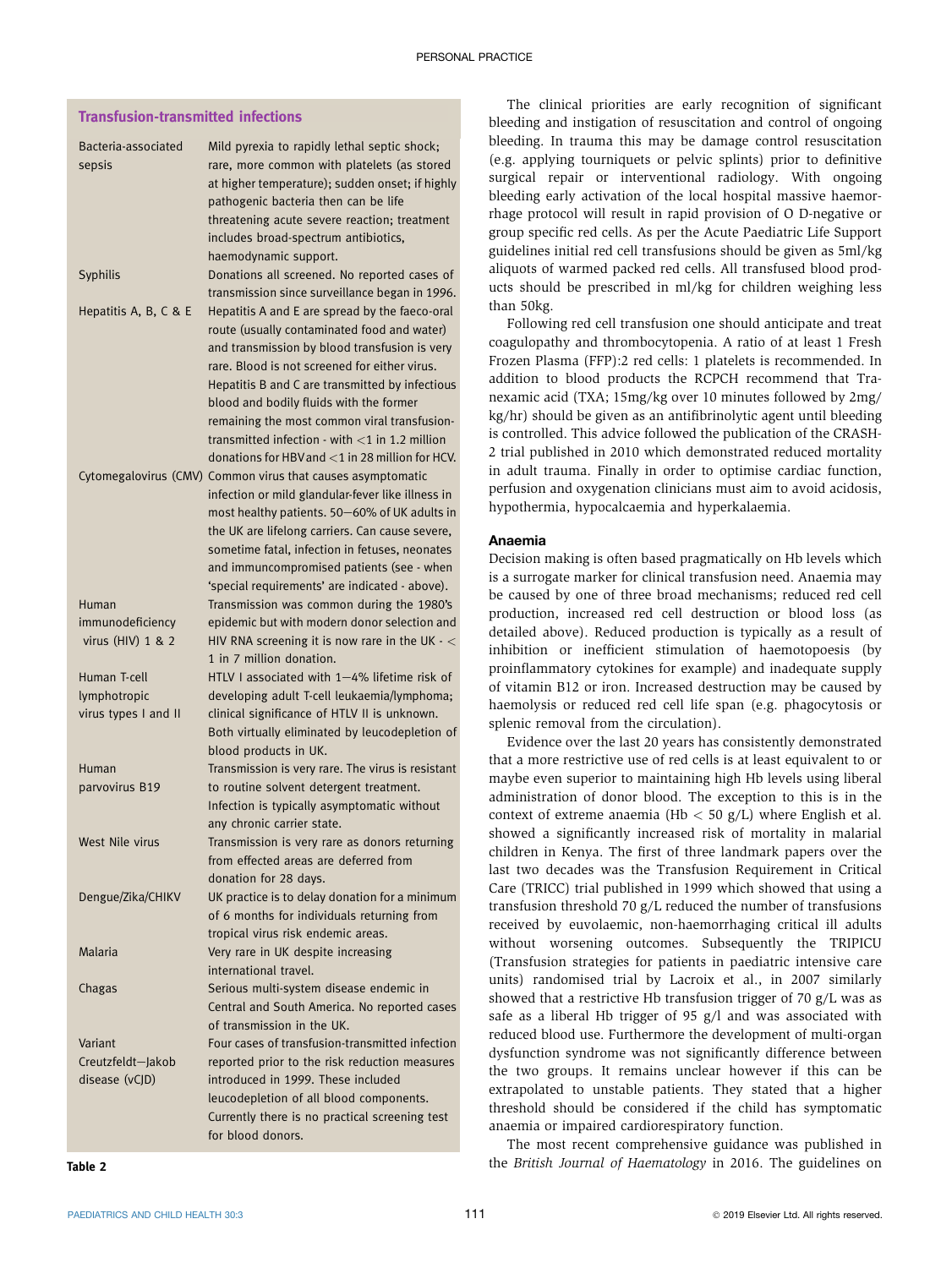transfusion for fetuses, neonates and older children similarly recommends the use of a Hb threshold of 70 g/L in stable noncyanotic patients. For unstable patients or symptomatic anaemia a higher threshold may be considered. The Premature Infants in Need of Transfusion (PINT) trial in 2006 demonstrated similar findings amongst neonates. It is reasonable to conclude that in haemodynamically stable, acyanotic children a transfusion threshold of 70 g/L should be adopted.

Another group of patients who may require more frequent red cell transfusions are children with haematological disease such as beta thalassaemia major or sickle cell disease. Children with sickle cell disease require transfusions to maintain levels of HbS <30% and as secondary prevention of recurrent strokes and in young children with recurrent chest syndrome for example. Children with rare inherited causes of anaemia including unstable haemoglobins and Diamond Blackfan anaemia also require regular transfusions.

Currently transfusion guidelines differ from the recommendations described in larger clinical trials. Transfusion volumes for non-bleeding infants and children, excluding those on chronic transfusion programmes, should generally be calculated to take the post-transfusion Hb to no more than 20 g/L above the transfusion threshold. In children over 50kg (as in adults) NICE recommend transfusion of a single unit of red cells in non-bleeding patients. For children under 50kg there is no current evidence based ideal Hb, a target of Hb is 120 g/L is reasonable, but should not exceed 140 g/L. Volume transfused should be minimised for infants and children taking into account the likelihood of requiring subsequent transfusions and should not exceed 20ml/kg for top-up transfusions.

Typical transfusion volumes are calculated using the equation.

Transfusion volume $=$ weight(kg)  $\times$  desired increment in Hb $\left(\frac{g}{L}\right) \times$  transfusion factor 10

## How much to transfuse: the Goldilocks principle

Description

Once a decision has been made to give red cells the next questions is what volume should be transfused. Considering that each unit of blood represent a unique donor exposure it is crucial to give just enough and not too much, which may expose a child to multi donors or indeed be wasteful of such a valuable resource. Blood typically comes in two volumes - paediatric packs and adult units - approximately 50ml and 280ml respectively.

#### Other potential adverse effects

| Hyperkalaemia    | Due to high potassium content of supernatant<br>of stored red cells and decreased cellular ATP<br>production leading to leakage of potassium.                                                                                                             |
|------------------|-----------------------------------------------------------------------------------------------------------------------------------------------------------------------------------------------------------------------------------------------------------|
| Storage lesions  | Transfusion of red cells stored for more than 2<br>weeks due to reduced cell function and<br>viability. Resulting in reduced oxygen delivery,<br>electrolyte disturbance and effects on<br>metabolic state particularly in the critically ill<br>patient. |
| Cytokine release | Transfusion may activate white blood cells and<br>cause release of pro-inflammatory cytokines<br>leading to microcirculatory effects.                                                                                                                     |
| Thrombosis       | Through cytokine mediated vasoconstriction,<br>microcirculatory stasis, increased haematocrit<br>and haemolysis of stored blood.                                                                                                                          |
| Air embolism     | Risk with any intravenous infusion particularly<br>when given rapid blood transfusion.                                                                                                                                                                    |

The quoted transfusion factor ranges from 3 to 5 but is poorly evidenced based. Davies et al. carried out a retrospective review of 564 transfusions on a paediatric intensive care unit over a 2 year period and proposed a transfusion factor equal to 3/haematocrit (Hct) level. Give that the UK standard Hct is 0.6 a factor of 5 was recommended. Thus a 10ml/kg transfusion typically gives a Hb increment of 20g/L.

#### Technical aspects of transfusion

It is recommended that red cell transfusions are kept out of temperature controlled storage for no more than 4 hours in order to reduce the risk of bacterial transmission. Practically this means that transfusions should be given within this time window but can be given more quickly if clinically indicated. Blood components must be transfused through a micron filter to remove micro-aggregates in order to prevent the accumulation of clots in the filter.

Normal maximum infusion rates for top-up transfusion is  $5ml/kg/hr$  and so most centres opt to give blood over  $3-4$  hours. In the context of acute replacement for hypovolaemia blood can be given as a bolus however there is a theoretical risk of reperfusion injury with rapid infusion. It is thought that there is a degree of microvascular injury after transfusion but this has not been fully characterised.

Transfusions should be given in clinical areas where patients can be directly observed. Staff administering blood products must be trained to recognise and treat acute transfusion reactions (see adverse effects of transfusions below). Regular visual monitoring and observations must be carried out prior to and during transfusions in order to monitor for adverse reactions. It is recommended that minimum observations are carried out pretransfusion, at 15 minutes into the transfusion and up to 60 minutes post-transfusion. Patients will typically need to be